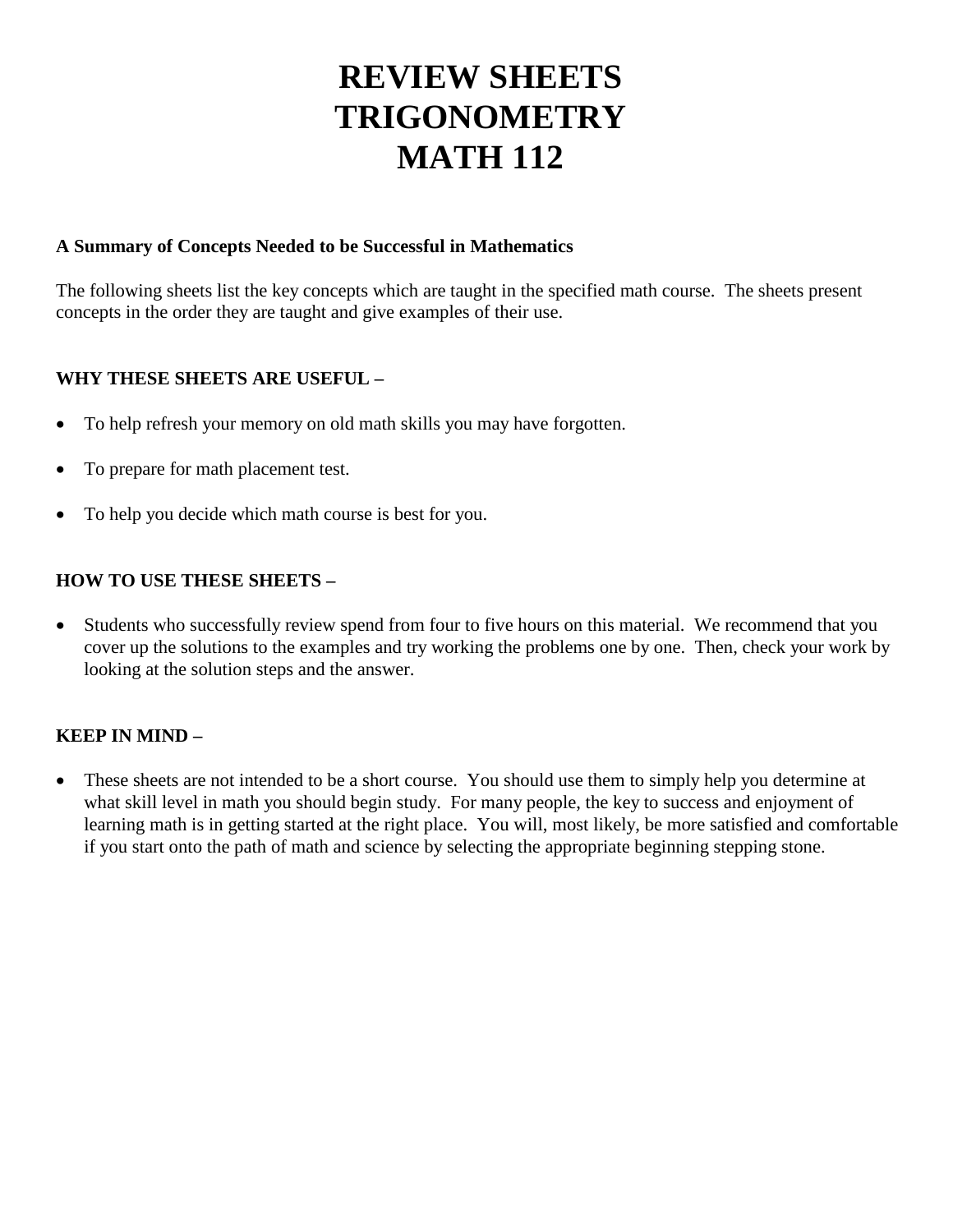### **I. Use geometry, algebra, and graphing calculator skills from previous courses.**

These skills are assumed in doing trigonometry. In a trigonometry course they might be reviewed in worksheets. Placement exams in geometry and algebra also cover many of these skills.

# **II. Move easily between degree and radian measure.**

1. Know from memory the basic equivalencies and use them to calculate other equivalencies. Quickly complete the tables below without using a calculator:

| <b>Deg</b>   | Rad              | <b>Deg</b>  | Rad                              |
|--------------|------------------|-------------|----------------------------------|
| $30^\circ$   |                  | $120^\circ$ |                                  |
| $45^{\circ}$ |                  | $150^\circ$ |                                  |
|              | $rac{\pi}{3}$    |             | $3\pi$<br>$\overline{4}$         |
|              | $\frac{\pi}{2}$  |             | $rac{5\pi}{2}$<br>$\overline{4}$ |
| 180°         |                  | $315^\circ$ |                                  |
|              | $\frac{3\pi}{2}$ |             | $\frac{5\pi}{6}$                 |
|              | $2\pi$           |             | $\overline{7\pi}$                |

- 2. Convert between degrees and radians for any given angle measure. Calculate the equivalent measures:
	- a.  $115^{\circ}30' =$  radians to the nearest hundredth
	- b.  $0.85$  radians  $=$   $\frac{0.85 \text{ radians}}{0.85 \text{ radians}}$ minute

# **III. Identify and use the six trigonometric functions in right triangle applications.**

3. Using the triangle shown, write a fraction for each of the following:



4. Calculate the requested length in each triangle below to the nearest tenth.





#### **IV. Identify, apply, and interpret features of the equations and graphs of the six circular functions.**

5. From the unit circle graph, give the approximate value of these:



6. On the rectangular coordinate system, sketch a graph of  $y = \cos x$ , and use it to determine the

approximate value of  $\cos \frac{7\pi}{2}$  $\frac{\pi}{3}$ .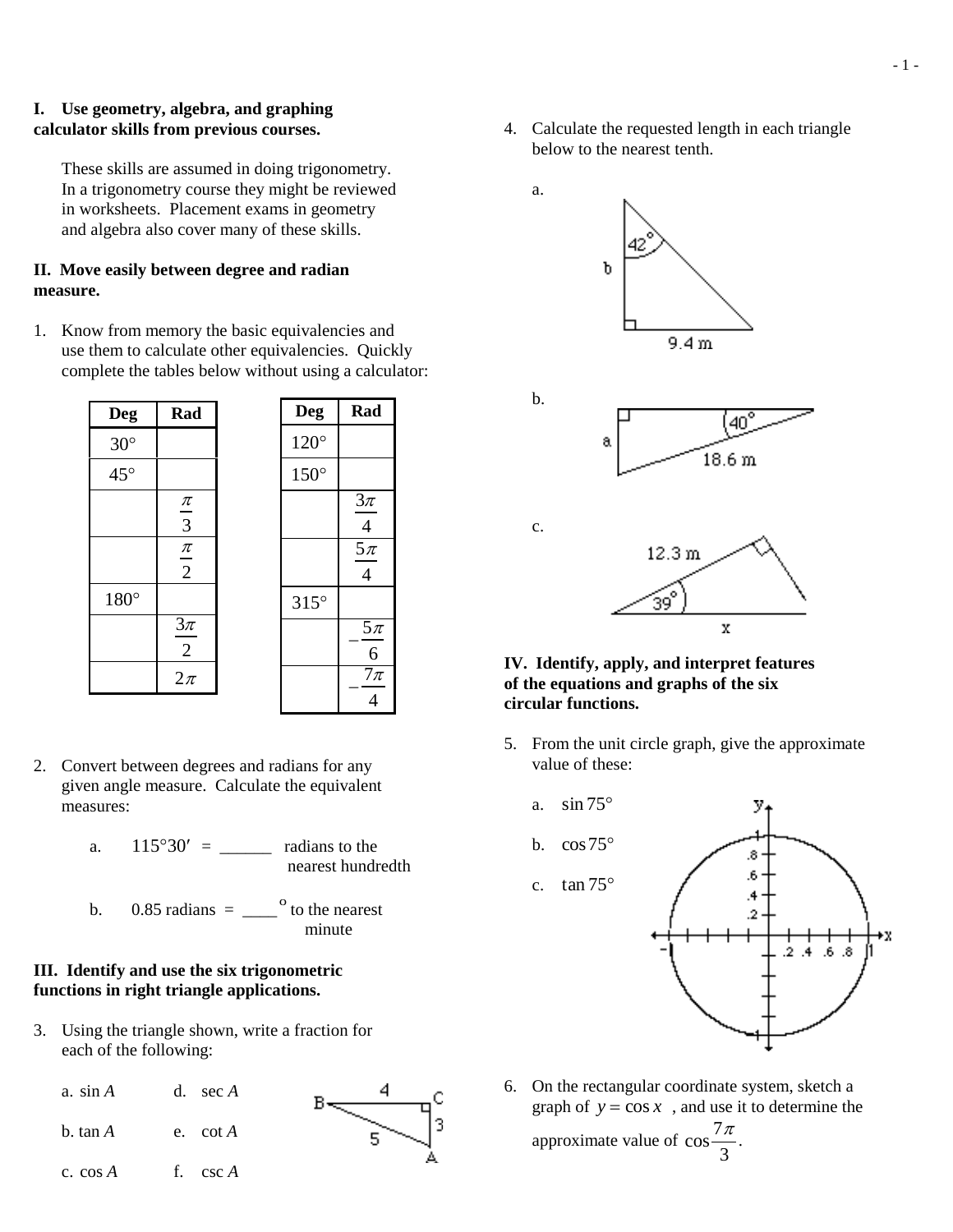7. Give the amplitude, period, phase shift, and vertical shift for each equation. Then sketch a graph.

$$
a. \quad y = 4 + \frac{1}{2}\sin(2x)
$$

b. 
$$
y = \tan\left(x + \frac{\pi}{2}\right)
$$

$$
y = -4\cos(3x - \pi)
$$

8. Write an equation for each of these graphs using the sine function.

a. 3π. π b. π  $2\pi$  $3<sub>π</sub>$ 

- 9. By hand, fit a sinusoidal function of the form  $y = a\sin(bx + c) + d$  to a set of data.
	- a. The table below gives the normal daily high temperatures for Chicago (*F*, in degrees Fahrenheit) for month *t*, with  $t = 1$ corresponding to January. By hand, fit a sinusoidal function  $y = F(t)$  to the data.

|                  |      | 2    | 3    |      |      |      |
|------------------|------|------|------|------|------|------|
| $\boldsymbol{F}$ | 29.0 | 33.5 | 45.8 | 58.6 | 70.1 | 79.6 |
|                  |      |      |      |      |      |      |
|                  |      | 8    | q    | 10   | 11   | 12   |
| $\overline{F}$   | 83.7 | 81.8 | 74.8 | 63.3 | 48.4 | 34.0 |

b. Confirm that your function is a good fit by plotting a scatter plot in your calculator and graphing your function in the same window.

## **V. Recall and apply the basic trigonometric identities.**

10. Simplify these expressions:

a. 
$$
\frac{\sin^2 x + \cos^2 x}{\cos x}
$$

b. 
$$
\tan x \cot x - \cos^2 x
$$

c. 
$$
\frac{\sec x \cos x + \tan^2 x}{\cos^2 x}
$$

- d.  $2\cos^2 x + \sin^2 x$
- 11. Verify the following identities:

a. 
$$
\cos^2 \theta - \sin^2 \theta = 1 - 2\sin^2 \theta
$$

b.  $\cos \theta + \sin \theta \tan \theta = \sec \theta$ 

#### **VI. Use the sum, difference, double-angle and half-angle identities.**

12. Fill in the blanks using the reference identities:

 $\sin(\alpha \pm \beta) = \sin \alpha \cos \beta \pm \cos \alpha \sin \beta$  $\cos(\alpha \pm \beta) = \cos \alpha \cos \beta \mp \sin \alpha \sin \beta$  $\sin 2\theta = 2\sin \theta \cos \theta$  $\cos 2\theta = \cos^2 \theta - \sin^2 \theta$  $\sin\frac{\theta}{2} = \pm \sqrt{\frac{1-\cos\theta}{2}}$  $\cos\frac{\theta}{2} = \pm \sqrt{\frac{1+\cos\theta}{2}}$ 

a.  $\sin 80^\circ = 2\sin \cos \theta$ 

b. 
$$
cos(70^{\circ} - 20^{\circ}) = cos\_cos\_ + sin\_sin\_
$$

c. for 
$$
270^{\circ} < \theta < 360^{\circ}
$$
,  $\cos \frac{\theta}{2} =$ 

- 13. Given  $\sin \theta = \frac{2}{3}$ 3 with  $\frac{\pi}{2}$ 2  $< \theta < \pi$ , use identities to find exact values for each of the following:
	- a.  $\cos \theta$  c.  $\sin \frac{\theta}{2}$ 2
	- b.  $\sin 2\theta$  d.  $\tan 2\theta$

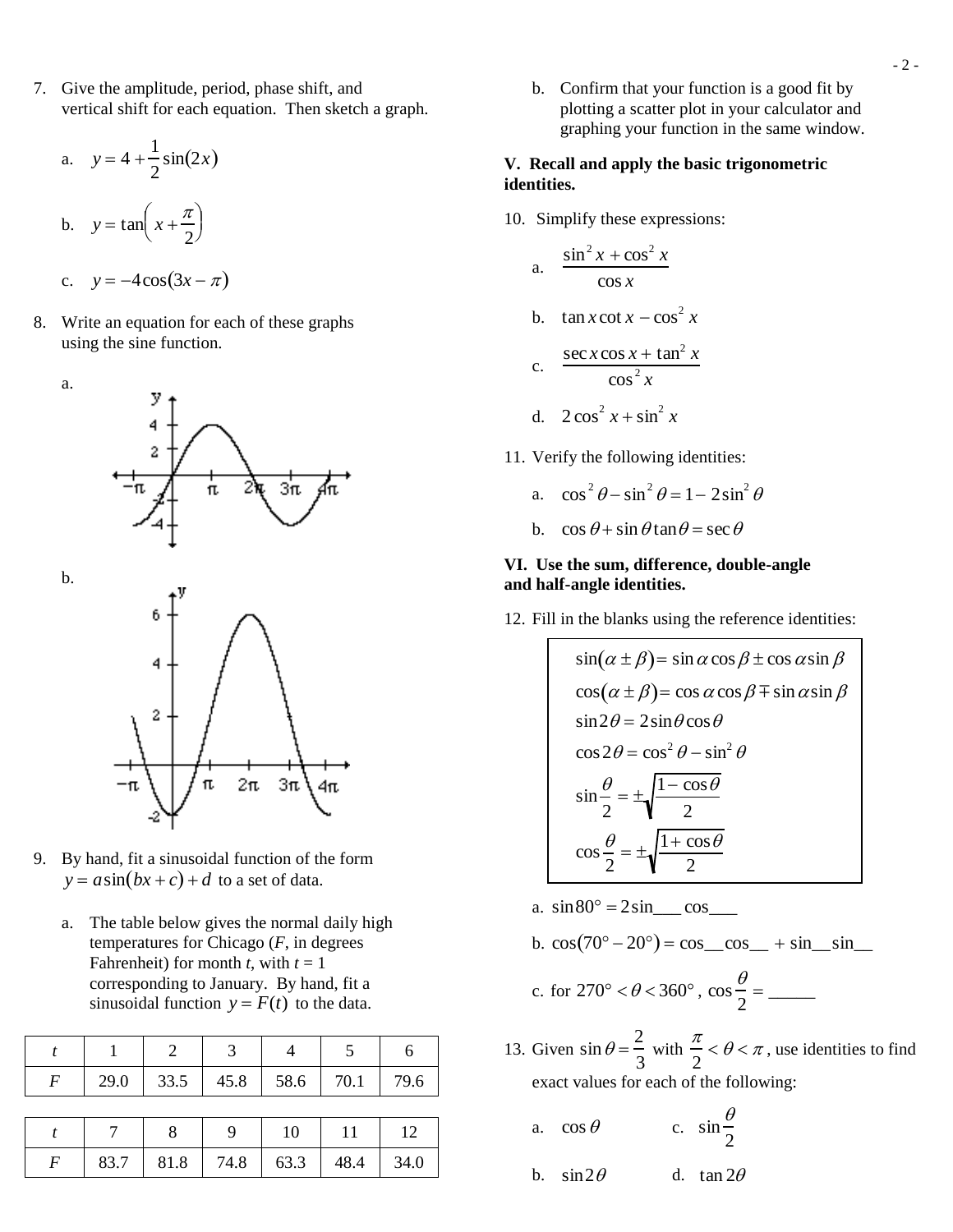#### **VII. Identify features of and use the three major inverse trigonometric functions.**

14. Without a calculator give the value of these in the requested units:

a. 
$$
\sin^{-1}\left(\frac{1}{2}\right) = \underline{\hspace{1cm}}^{\circ}
$$
  
\nb.  $\tan^{-1}(-1) = \underline{\hspace{1cm}}^{\circ}$   
\nc.  $\cos^{-1}\left(-\frac{\sqrt{3}}{2}\right) = \underline{\hspace{1cm}}^{\circ}$  radians

- 15. Using a calculator, give the value of these to the nearest tenth:
	- a. sin <sup>−</sup><sup>1</sup> (0.397)= \_\_\_ °
	- b.  $\tan^{-1}(3.6) = \underline{\hspace{1cm}}^{\circ}$
	- c.  $\arccos(0.825) =$  radians
- 16. Calculate angle *A* to the nearest tenth of a degree.



## **VIII. Solve trigonometric equations analytically and with technology.**

- 17. Solve analytically (use algebra and trigonometry but no calculator) for  $0 \le x < 2\pi$ :
	- a.  $\sin x \cos x \sin^2 x = 0$
	- b.  $3 \tan^2 x = 0$
	- c.  $\sqrt{3} 2\cos 2x = 0$
- 18. Solve using a graphing calculator for  $0 \le x < 2\pi$ :
	- a.  $\cos 2x = 0.3x$
	- b.  $3\sin x + 2 = 5 2\cos x$

# **IX. Apply the Law of Sines and Law of Cosines where appropriate.**

Law of Sines : 
$$
\frac{\sin A}{a} = \frac{\sin B}{b} = \frac{\sin C}{c}
$$
  
Law of Cosines : 
$$
c^2 = a^2 + b^2 - 2ab \cos C
$$

19. Solve for the requested length to nearest tenth:



20. Solve for the requested length to nearest tenth:



21. In triangle ABC,  $\angle A = 27^\circ$ ,  $b = 17.9$  feet, and *c* = 23.1 feet. Find ∠*C*.

## **X. Use polar coordinates and polar equations and transform them to rectangular form and back.**

- 22. Plot points given in polar form and plot points from equations given in polar form.
	- a. Given the polar equation  $r = 3 2\cos\theta$ , complete the table and plot the points:

| $\theta$ |  |
|----------|--|
|          |  |
| $\pi/4$  |  |
| $2\pi/3$ |  |

- 23. Convert coordinates from rectangular to polar coordinates and vice versa.
	- a. Write polar coordinates for the rectangular coordinates  $(-5, -12)$ .
	- b. Write the rectangular coordinates for the polar coordinates  $\left(6, -\frac{\pi}{6}\right)$ 6  $\left(6, -\frac{\pi}{6}\right)$ .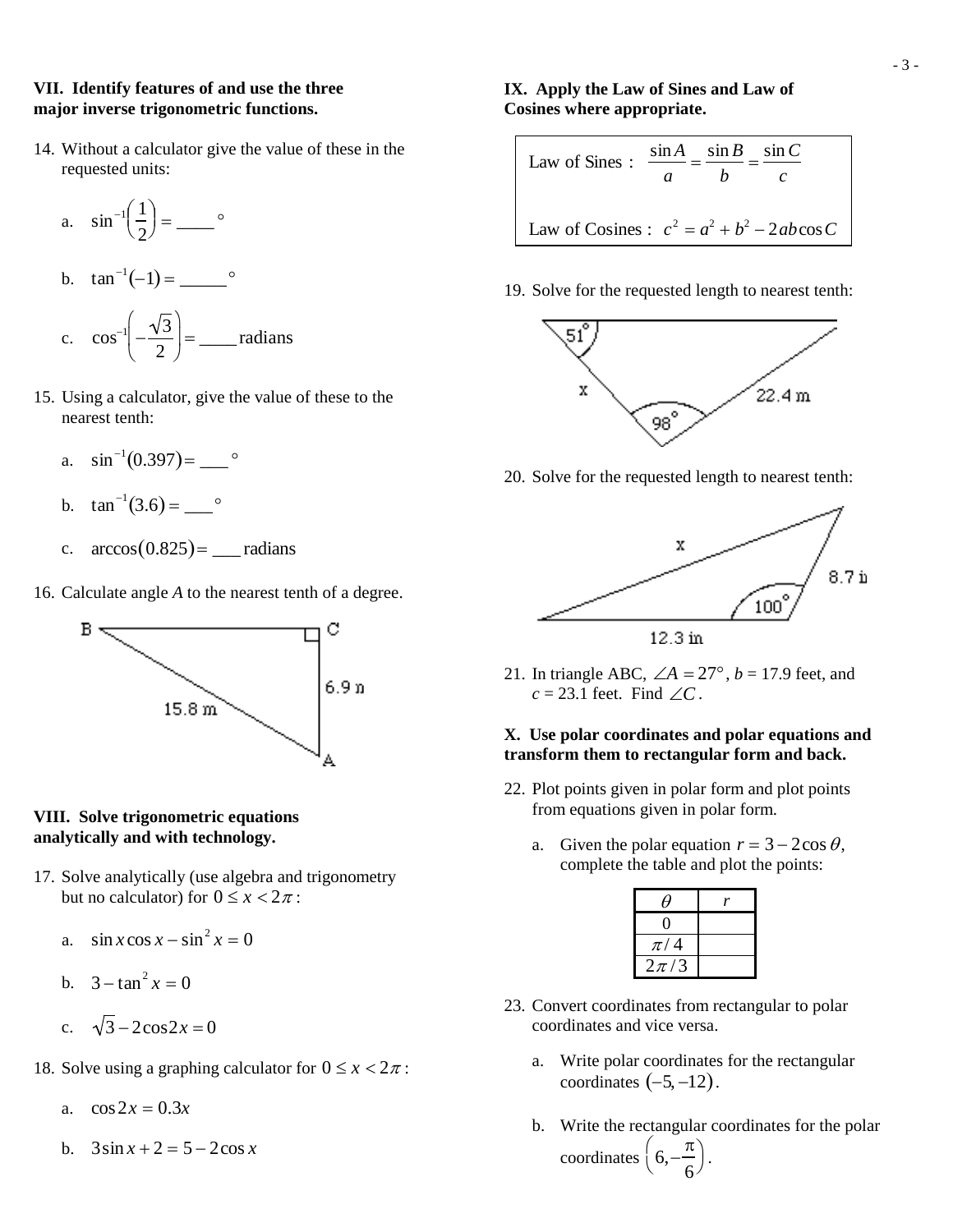#### **XI. Use complex numbers in standard form and in polar form (optional).**

- 24. Calculate the magnitude of a complex number.
	- a. Calculate  $|-2 + 6i|$
- 25. Switch between forms of complex numbers standard form:  $a + bi$  to polar form:  $r(\cos\theta + i\sin\theta)$ .
	- a. Write −5 + 3*i* in polar form.

b. Write 
$$
3\left(\cos\frac{3\pi}{4} + i\sin\frac{3\pi}{4}\right)
$$
 in standard form.

26. Add, subtract, multiply and divide complex numbers in standard form.

a. 
$$
(3+5i)(-2+i)
$$
 b.  $\frac{3+5i}{-2+i}$ 

27. Multiply and divide complex numbers in polar form.

a. 
$$
\left[5\left(\cos\frac{\pi}{3} + i\sin\frac{\pi}{3}\right)\right] \left[6\left(\cos\frac{\pi}{4} + i\sin\frac{\pi}{4}\right)\right]
$$
  
b.  $\frac{5\left(\cos\frac{\pi}{3} + i\sin\frac{\pi}{3}\right)}{6\left(\cos\frac{\pi}{4} + i\sin\frac{\pi}{4}\right)}$ 

 $\overline{1}$  $\perp$ 

#### **XII. Solve problems using vector notation.**

- 28. Compute with vectors in component form.
	- a. Given  $\vec{u} = \langle 2, -3 \rangle$  and  $\vec{v} = \langle 3, 5 \rangle$ , calculate iii. 2  $\vec{u}$  +  $\vec{v}$ <br>i.  $\vec{u} + \vec{v}$ ii.  $\vec{u} - \vec{v}$  $\vec{u} - \vec{v}$
- 29. Sketch a vector which is the sum of given vectors in graphic form.
	- a. Given vectors  $\vec{u}$  $\overline{a}$  $\vec{u}$  and  $\vec{v}$ , sketch  $\vec{u}$  $\vec{u} + \vec{v}$ :



- 30. Calculate the magnitude (length) and direction angle of a vector  $(0 \le \theta < 2\pi)$ .
	- a. Calculate the magnitude and direction angle of the vector  $\langle -3, 7 \rangle$ .
	- b. Calculate the magnitude and direction angle of the vector  $\langle 4,-2 \rangle$ .
- 31. Calculate the resultant of two vectors given their magnitudes and direction angles.
	- a. Two ropes are attached to a handle on a box. One rope is being pulled with a force of 50 pounds at a 30° angle to the horizontal. The other rope is being pulled with a force of 40 pounds at a 45° angle to the horizontal. Calculate the magnitude and direction angle of the resultant force.
- 32. Write a vector in the form *a*  $\overline{a}$  $\overline{i}$  + *b*  $\overline{a}$ *j* .
	- a. Write  $\langle -2, 5 \rangle$  in the form *a*  $\overline{a}$  $\overline{i} + b$  $\overline{a}$ *j* .
	- b. Write the *a*  $\overline{a}$  $\overline{i}$  + *b*<sub>2</sub>  $\Rightarrow$ *j* form of the vector with magnitude 4 and direction angle 90°.

#### **XIII. Use parametric equations.**

- 33. Make a table of points by hand from a set of parametric equations and sketch a graph by hand from the points.
	- a. Make a table of points and graph the resulting graph of *x* and *y* if:

$$
x = t + 1
$$

$$
y = t^2 - 2
$$

- 34. Eliminate the parameter and create an equation in *x* and *y*.
	- a. Write an equation in *x* and *y* equivalent to the parametric equations.

$$
x = t + 1
$$

$$
y = t^2 - 2
$$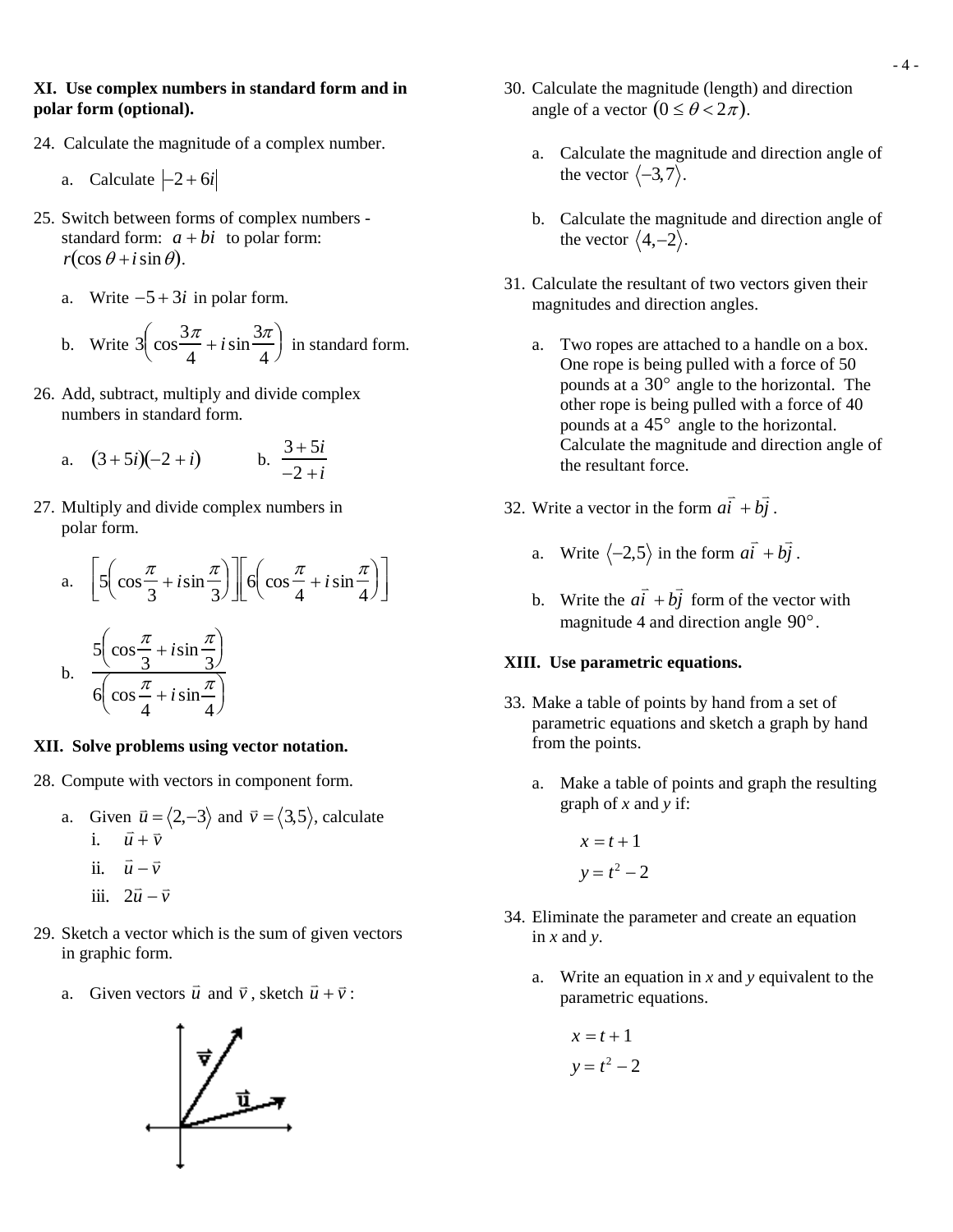#### **XIV. Work with the definitions, equations, and graphs of conic sections.**

35. Sketch by hand the graph of the equations of a parabola in the form:

$$
x^2 = 4ay \quad or \quad y^2 = 4ax
$$

- a. Sketch the graph of  $y^2 = -12x$ .
- b. Identify the focal point of  $y^2 = -12x$ .
- c. Give the equation of the directrix of  $y^2 = -12x$ .
- 36. Find an equation of a parabola whose vertex is at the origin if the equation of its directrix and its focal point are given.
	- a. Find an equation of a parabola with focal point  $(0,4)$  and directrix  $y = -4$ .
- 37. Write an equation of an ellipse or hyperbola when given sufficient information.
	- a. Write an equation of the ellipse with foci  $(0,2)$ and  $(0,-2)$  with vertices  $(0,3)$  and  $(0,-3)$ .
	- b. Write an equation of the hyperbola with foci  $(4,0)$ and  $(-4,0)$  and vertices  $(3,0)$  and  $(-3,0)$ .
- 38. Write equations of asymptotes of hyperbolas given their equation or other information.
	- Write the equations of the asymptotes of

$$
\frac{x^2}{4} - \frac{y^2}{9} = 1
$$

39. Graph conic sections given their equations using horizontal and/or vertical shifts. Identify center, vertices, foci, asymptotes, and/or directrix:

a. 
$$
(y-2)^2 = 8(x+3)
$$

b. 
$$
(x+5)^2 + (y-3)^2 = 4
$$

c. 
$$
\frac{(x-2)^2}{4} + \frac{(y+3)^2}{9} = 1
$$

d. 
$$
\frac{(x-2)^2}{4} - \frac{(y+3)^2}{9} = 1
$$

40. Identify the type of conic section from a given equation and graph it.

a. Identify the type of conic section described by the following equation. Sketch its graph.  $9x^2 + 4y^2 - 36x + 8y + 31 = 0$ 

- 41. Write algebraic equations for conic sections from graphs or other information.
	- a. Write an equation for the ellipse shown:



### **XV. Apply geometric and trigonometric relationships to appropriate multi-step problems.**

42. From a point 200 feet from the base of a building, the angle of inclination to the base of a flagpole at the edge of the building is  $70^\circ$ . The angle of inclination to the top of the flagpole is 70.5°. How tall is the flagpole?



43. A wheel travels 1 mile in 2 minutes. Calculate the angular velocity of the wheel in revolutions per second if the wheel has a diameter of 2.5 feet.